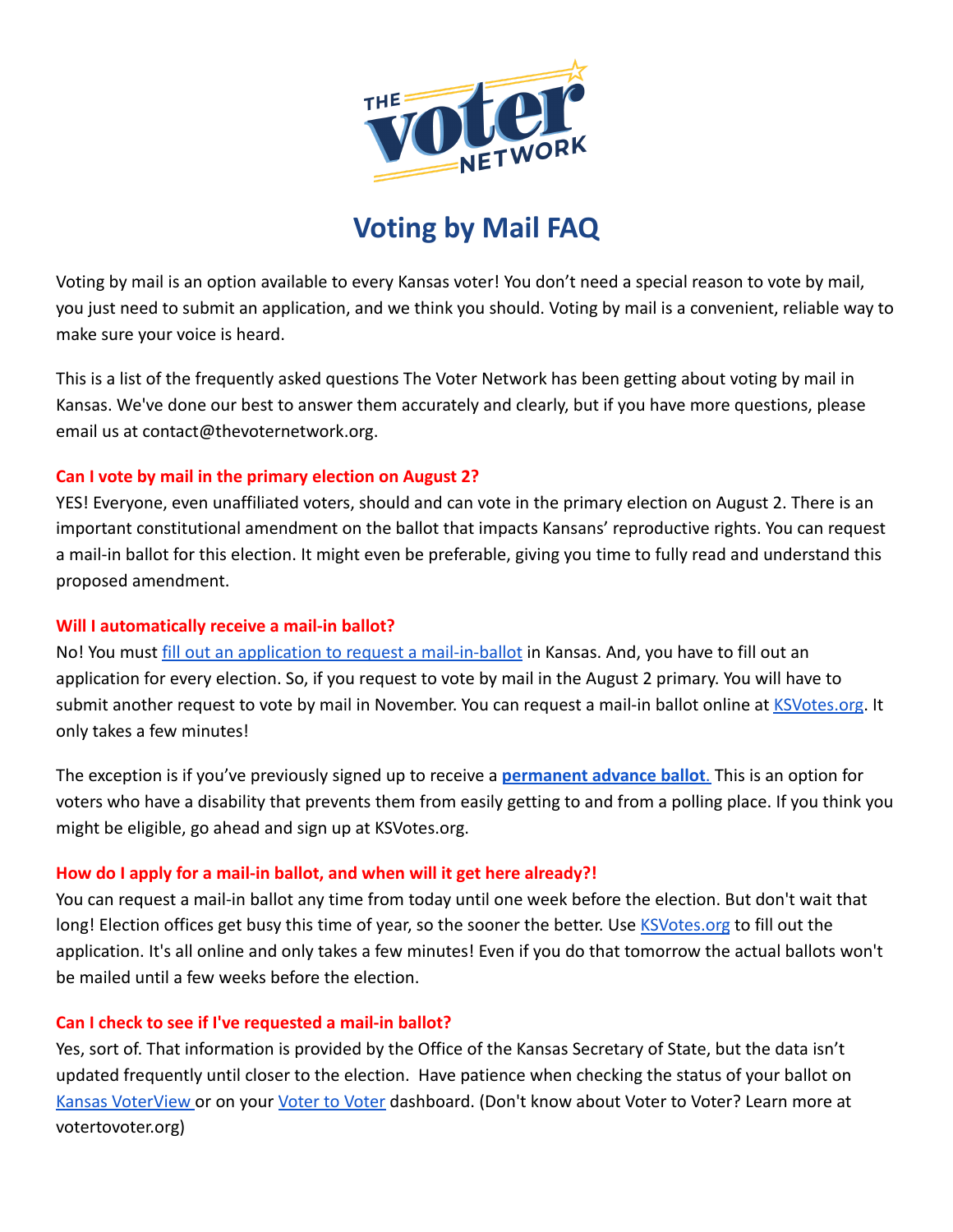

## **Do I need to have an ID to request a ballot?**

When you fill out an application to vote by mail you'll be asked for your Kansas driver's license number, which can be cross checked against DMV records for validity. If you're choosing to vote by mail and you don't have a Kansas driver's license, you'll need to scan or take a picture of [another form of photo ID](https://www.sos.ks.gov/elections/photo-id.html) and include it with your application or email it to your county election official (or Reply All to the confirmation you get from KSVotes.org, and attach a photo).

# **What if I requested a ballot, but didn't get it?**

First, make sure you have requested a mail-in ballot for *this* election. You can check the status here or request an application here. If you've requested a ballot, and you have not received your ballot but your friends and family have, you can call your county election office to replace your mail-in ballot (as long as it is at least a week before the election.)

If it's less than a week out from the election and you still have not received your ballot, go vote early or on election day! You might have to vote on [a provisional](https://www.sos.ks.gov/forms/elections/A_Guide_to_Provisional_Voting.pdf) ballot, but that is totally okay!

### **How many stamps do I need?!**

That's a good question! The amount of postage required is a county-level decision so the number of stamps you'll need will depend on where you live in Kansas. Some counties, like Shawnee County, don't require a stamp at all! It's likely that the amount will be listed on the envelope where you would normally put a stamp, so check there.

If you haven't bought a stamp since 1998, don't worry, it's really easy to do at [stamps.com](http://stamps.com) (where you can print out postage) or your post office. Or, just drop it off!

# **Woah! I can drop my ballot off somewhere?**

Yup! There are plenty of options if you'd prefer not to mail in your ballot. You can drop off your mail-in ballot at any polling site in your county on Election Day. You could also drop off your ballot at any early voting location in your county, which includes your county election or clerk's office. You can drop your ballot in a designated drop box. Find all of these locations at [KSBallot.org](http://ksballot.org)